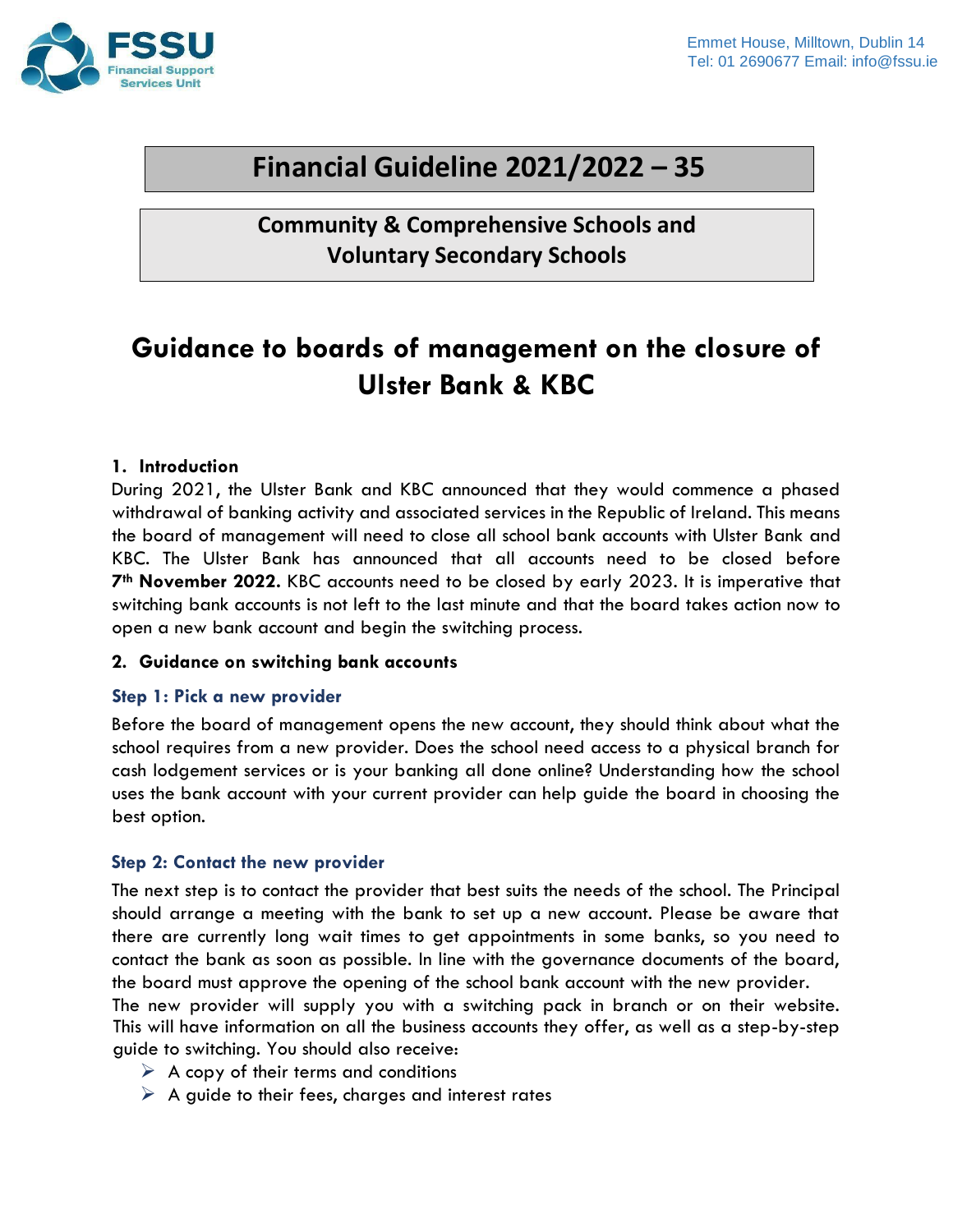#### **Step 3: Opening a new school bank account**

As the board is [opening a new account,](https://www.ccpc.ie/consumers/money/banking/opening-account/) certain documentation will need to be made available to the new provider. It is advisable that you contact the new provider to find out what documentation they will require for opening a new business account. The Principal should have this documentation with them when meeting the new provider. Establish with the new provider who needs to be present at the meeting to open the new bank account, the chairperson of the board may need to attend.

The following is a list of potential documentation that may be required

- $\triangleright$  Proof of identity and address for all cheque signatories and online approvers
- $\triangleright$  Proof of identity and address for all internet banking users
- $\triangleright$  Bank statements from the schools Ulster Bank/KBC account.
- $\triangleright$  A copy of the book of rules or constitution. For Voluntary Secondary Schools this is a copy of the [Articles of Management](https://www.fssu.ie/app/uploads/2017/08/Articles-of-Management-updated-2021_22.pdf) and for Community and Comprehensive Schools this is the Deed of Trust and the [School Governance Manual.](https://www.fssu.ie/app/uploads/2022/04/Governance-Manual-for-CC-Schools.pdf)
- $\triangleright$  Confirmation of the schools Registered Charity number.

### **All new bank accounts must be set up to ensure that all payments (Cheque and Online payments) require authorisation by two individuals as approved by the board of management.**

Once the account has been opened

- ➢ Order a cheque book and lodgement book
- $\triangleright$  Set up online banking
- $\triangleright$  Set up mobile banking apps for authorised payment approvers.

#### **A school is not allowed a business debit card.**

#### **Step 4: Switching**

The Principal should pick a **switching date** during the month when the activity on the school bank account is low. Keep in mind the following when picking a switching date:

- $\triangleright$  Avoid selecting a date on or near when the bulk of the school income for the new school year is being collected from parents.
- $\triangleright$  Look back through your transaction history and find a date that will give you plenty of lead time. For example, if you don't have any automatic transactions between the second and the 12th of each month, change everything on the second so that your service providers (like your electric company, phone company etc) have time to update your account information before the next payment is due.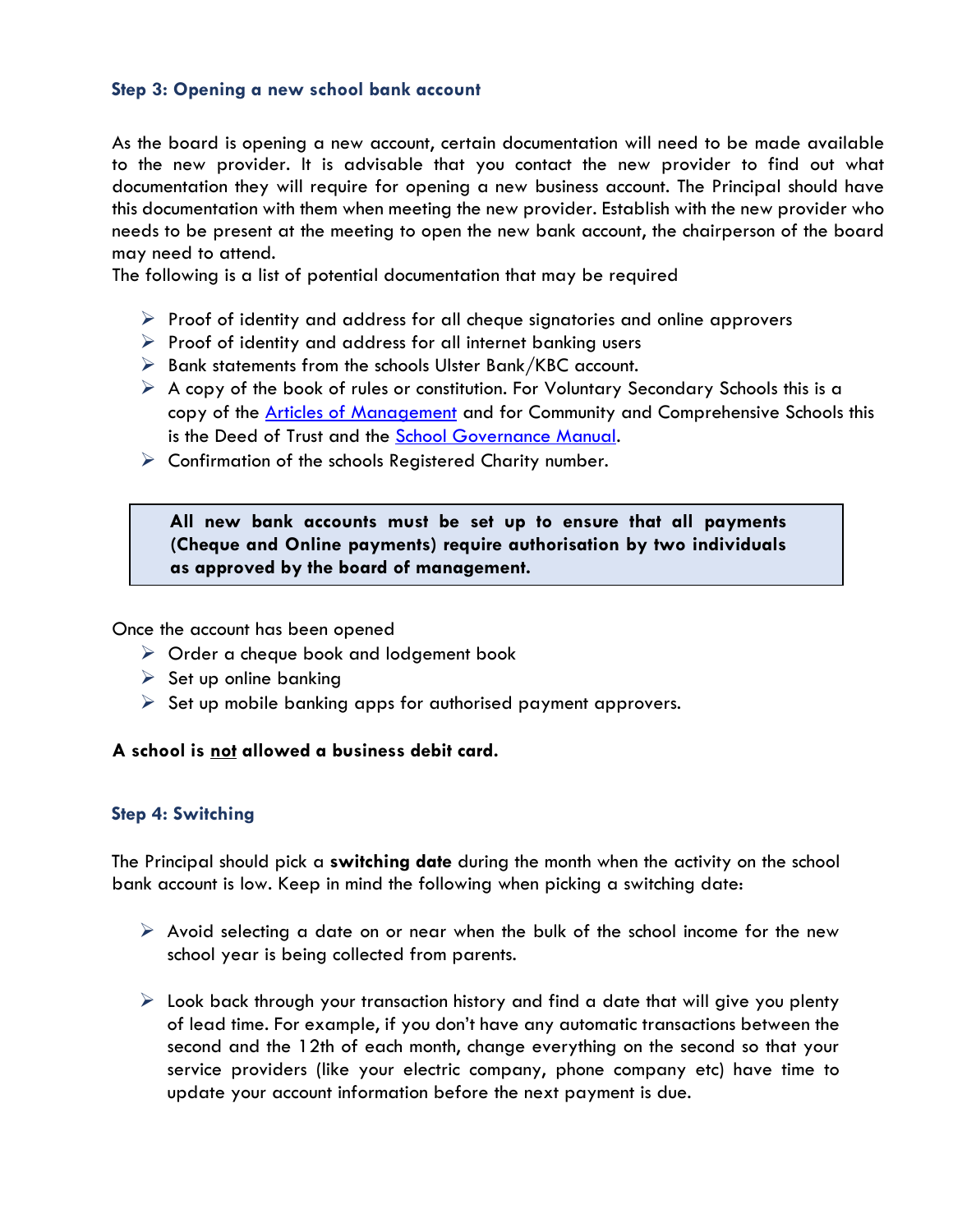It is advisable that the following is done by the accounts secretary/clerical officer.

- $\triangleright$  Set up electronic transfers between your old account and your new one. This will allow you to move money between the accounts as needed to cover payments, debits and cheques during the transition.
- $\triangleright$  From the current online system print all direct debits and standing orders. Most online banks will have the option to 'manage direct debits' and 'manage standing order' these should list out the payee name, payee reference, amount and last requested date/next payment date.
- $\triangleright$  Print out or export details of supplier's paid by EFT.
- $\triangleright$  Set up online bill pay for the new bank account.

**Tip:** Make a list of all the direct debit, standing orders and check them off one by one as you make arrangements to switch the bill payments to the new bank account. Once the new bank account is open begin to move the Direct Debits and Standing Orders – start this process as soon as possible.

- $\triangleright$  You should amend your payroll instructions for any changes that need to be made
- $\triangleright$  Check employees on the payroll that are paid into the Ulster Bank. Click here [for a sample form](https://www.fssu.ie/app/uploads/2022/06/Update-Employee-Bank-Details-Form.docx) that can be given to employees to update their bank details.
- ➢ You should amend any documentation that includes your old Bank Identification Code (BIC) or International Bank Account Number (IBAN)
- $\triangleright$  You should refrain from using any cheques on your old account once your switch has commenced
- $\triangleright$  You should return any unused cheques to your old bank and apply for a refund on stamp duty
- ➢ You should return any old cards on your old account to your old bank or have them securely shredded.
- $\triangleright$  You need to identify payers into the school bank account and notify them of the change in school bank details. For example
	- Notify the Department of Education
		- o Fill out "School Change of Bank Details" form provided by the Department of Education, **see Appendix 1**
		- o Post the form together with a covering letter on School's headed paper or and/or a copy of the statement header for the new account (with any balances or transactions redacted), to the following address: Central Funds Unit, Schools Division Financial, Department of Education, Cornamaddy, Athlone, Co. Westmeath, N37 X 659
	- Notify the payment solution provider for parents
	- Notify the Department of Social Protection if the school is in receipt of illness benefit on behalf of an employee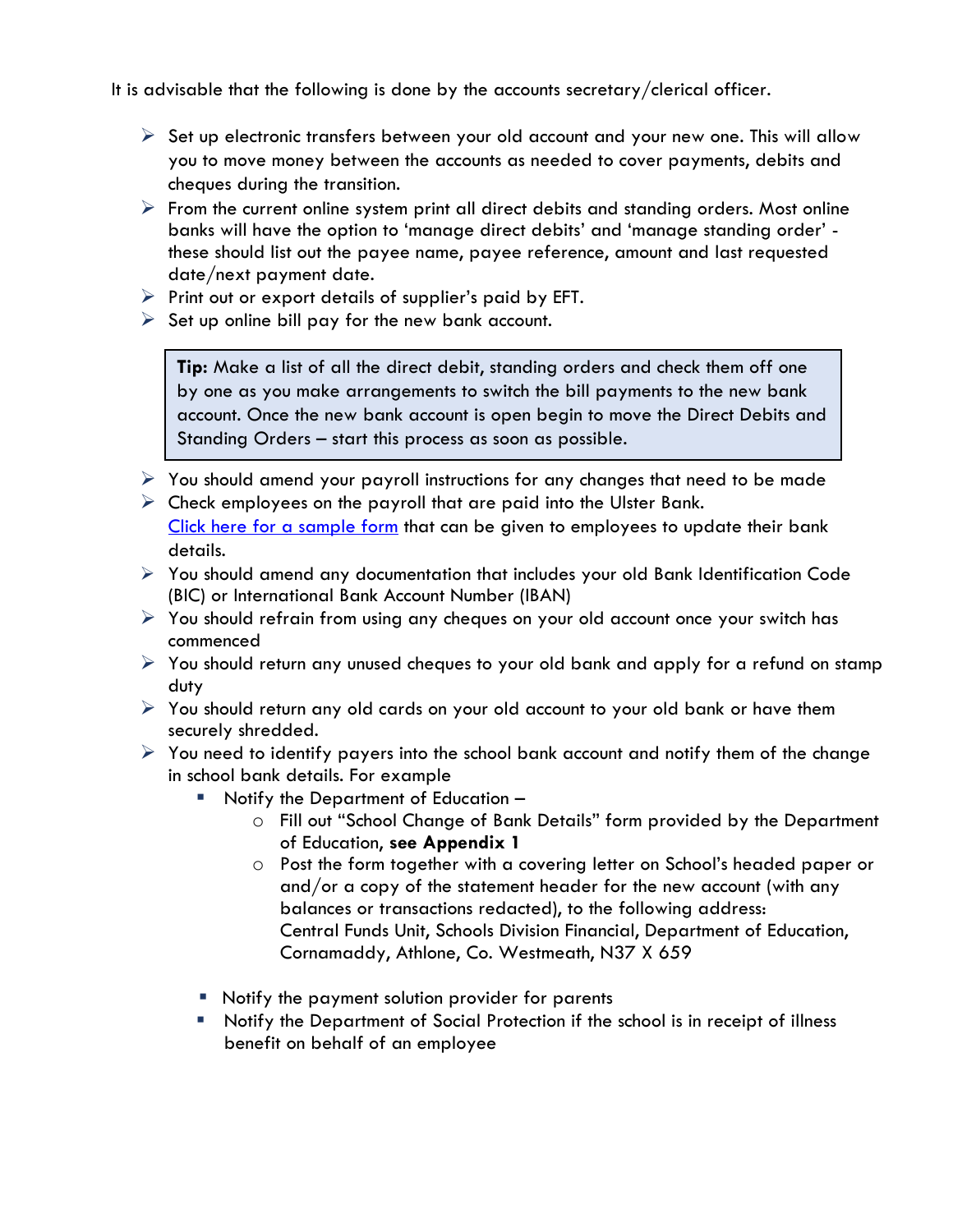#### **Step 5: Close the Ulster Bank/KBC Account**

The final step of switching banks is to close the Ulster Bank/KBC bank account.

Close your old account when you're sure that all pending transactions have cleared, and that automatic payments and direct deposits have begun for the new account.

The Ulster Bank & KBC will have written to the school with instructions on how to close the bank account.

#### **Step 6: Set up a new bank nominal account on the school's accounts package**

**Community & Comprehensive Schools** [Click here for instruction on how to set up a new bank account on Surf Accounts.](https://www.fssu.ie/app/uploads/2022/06/Surf-Accounts-Quick-reference-guide-how-to-set-up-a-new-bank-account-on-Surf-Accounts.pdf)

## **Voluntary Secondary Schools** [Click here for instruction on how to set up a new bank account on Sage](https://www.fssu.ie/app/uploads/2022/06/Sage-Accounts-Quick-reference-guide-how-to-set-up-a-new-bank-account-in-Sage-Accounts.pdf) Accounts.

*Further information or clarification on any of the issues raised in this Guideline can be obtained from the FSSU.* 

Tel: 01-269 0677 info@fssu.ie

*9th June 2022*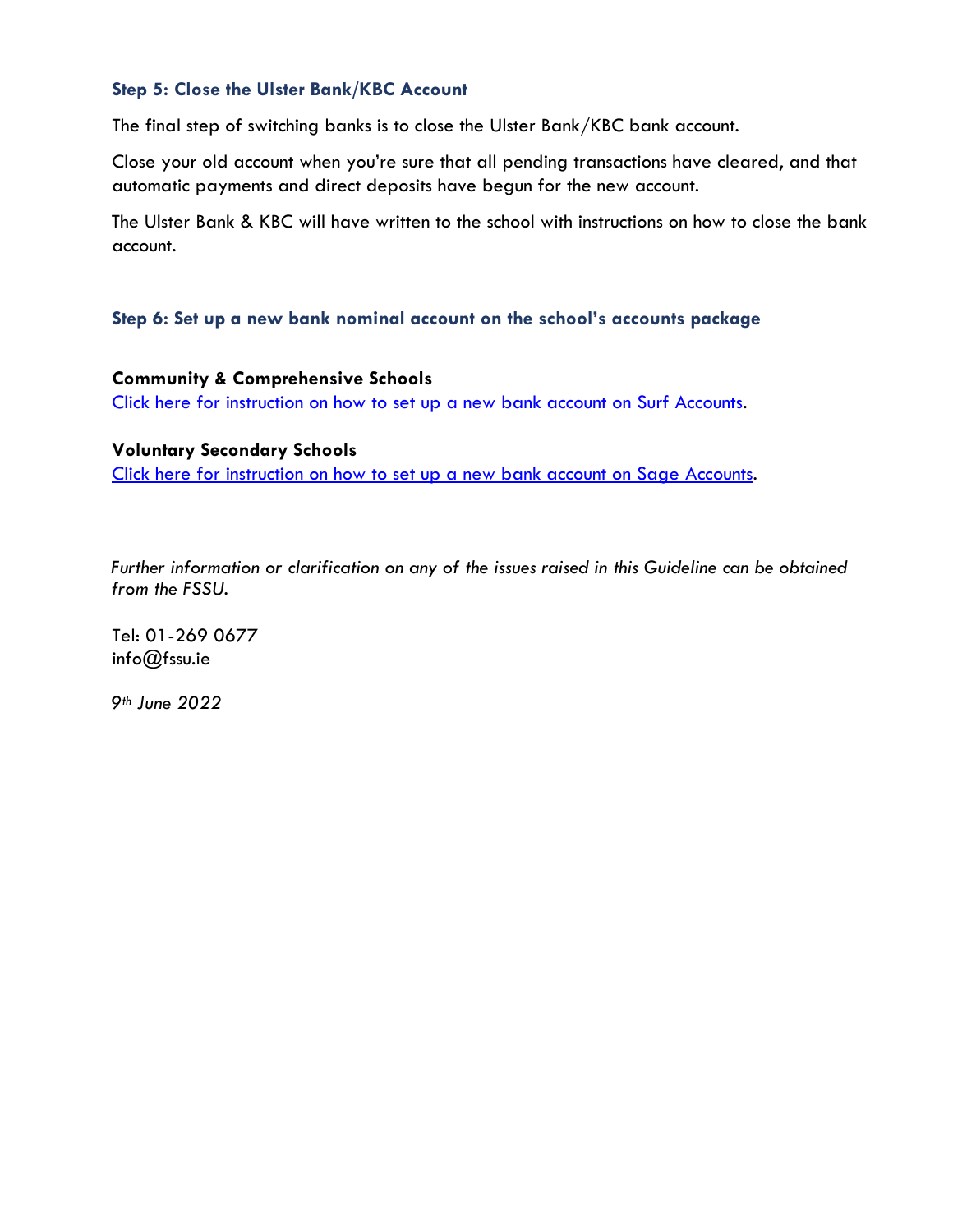# **Appendix 1**

### **COPY OF COMMUNICATION TO SCHOOLS FROM THE DEPARTMENT OF EDUCATION**

#### *Dear Chairperson/Principal*

*In light of Ulster Bank and KBC's departure from the Irish market in 2022 this Department carried out a review of bank account details held for the purposes of providing grant funding to schools and has identified your school as having an Ulster Bank Account.* 

*As your school is required to close its account with Ulster bank and open a new account elsewhere it will be important to ensure the new bank account details have been provided to the Department before closing the existing account. This is to ensure that grant funding is lodged to the correct account without undue delays.*

*Therefore, once the new school bank account has been opened you should provide the Department with the details by completing the attached form. Unfortunately, this information cannot be accepted in electronic format and should therefore be posted, together with a covering letter on School's headed paper or and/or a copy of the statement header for the new account (with any balances or transactions redacted), to the following address:*

*Central Funds Unit, Schools Division Financial, Department of Education, Cornamaddy, Athlone, Co. Westmeath, N37 X 659* 

*It may take longer than usual to update Department records due to the increase in the volume of these requests as a result of these bank closures. Consequently, schools setting up a new bank account should allow time for the change of details to be received and completed by the Department. Therefore it is suggested that schools ensure the existing bank account is not closed until grant payments begin to be lodged to the new account.*

*Please note that the Department will not able to assist schools with changing bank accounts. However, if further guidance is required the FSSU may be contacted as follows:*

*FSSU Primary: [primary@fssu.ie](mailto:primary@fssu.ie) 01 9104020*

*FSSU Post Primary: [info@fssu.ie](mailto:info@fssu.ie) 01 2690677*